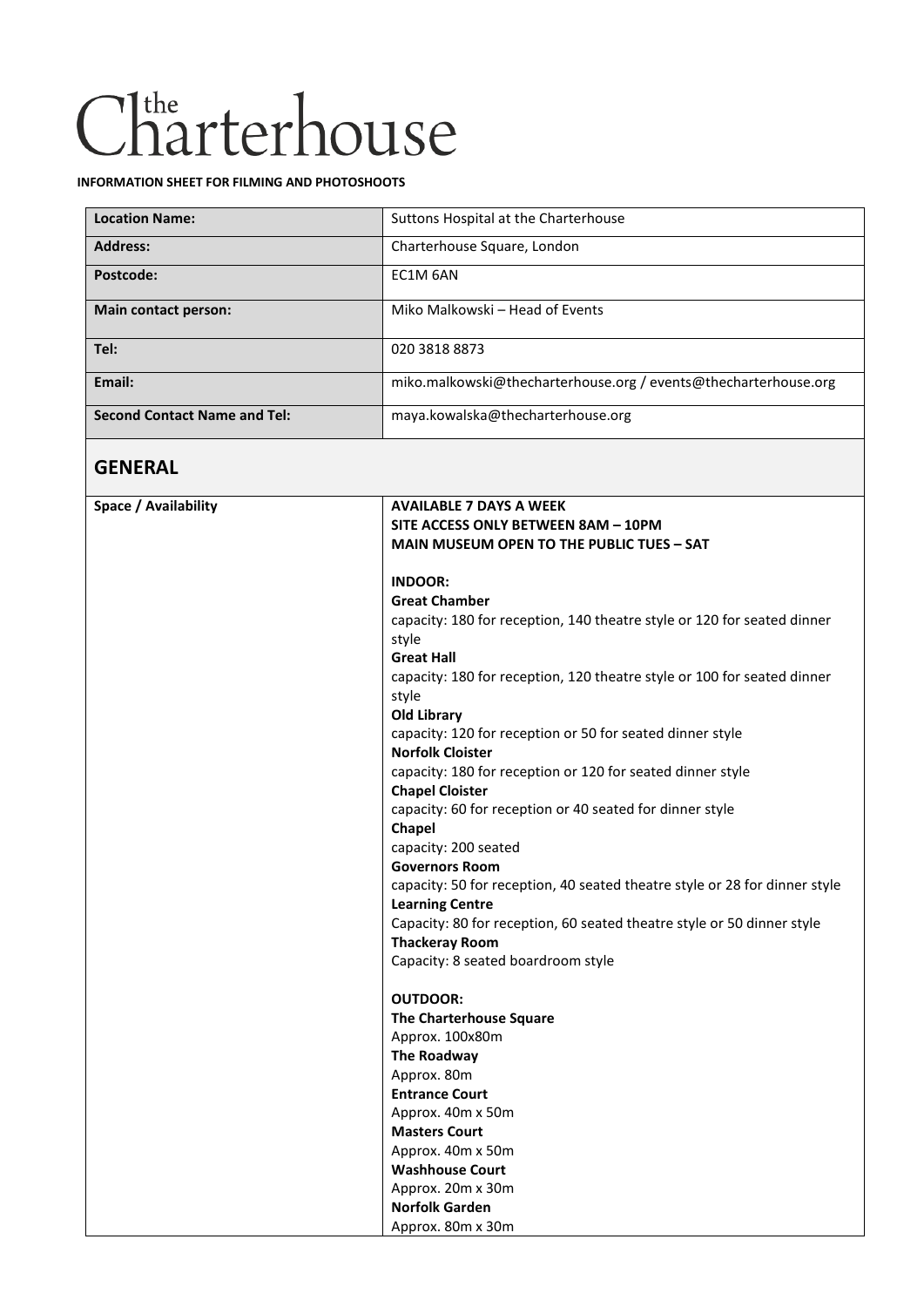| Office Space, phone lines, wireless | No Office space (green rooms, break out spaces available)<br>$\bullet$<br>Wi-Fi available in some rooms                                                                                                                                                                                                                                                                                                                                                                                  |
|-------------------------------------|------------------------------------------------------------------------------------------------------------------------------------------------------------------------------------------------------------------------------------------------------------------------------------------------------------------------------------------------------------------------------------------------------------------------------------------------------------------------------------------|
| <b>Parking</b>                      | Available<br>$\bullet$<br>Spaces at the Charterhouse Square managed by Euro Car Parks<br>$\bullet$                                                                                                                                                                                                                                                                                                                                                                                       |
| <b>Noise Pollution</b>              | Noise pollution on the road at the Charterhouse Square<br>$\bullet$<br>Primary School at the Charterhouse Square<br>٠<br>Some areas with working aircon units and boilers<br>$\bullet$                                                                                                                                                                                                                                                                                                   |
| <b>Residents on site</b>            | The Charterhouse is a residential site with Brothers and private<br>$\bullet$<br>tenants living here.<br>The Charterhouse Events office manages all communication<br>$\bullet$<br>with the Brothers and residents living within the Charterhouse<br>grounds. Clients responsibility is to communicate with<br>businesses and tenants living around the Charterhouse Square<br>and neighbouring areas.                                                                                    |
| <b>Security</b>                     | Security required at additional cost to production (over 30 crew)<br>$\bullet$                                                                                                                                                                                                                                                                                                                                                                                                           |
| Rates                               | Location fee for filming: £350.00 +vat per hour<br>$\bullet$<br>Location fee for photoshoots: £250.00 +vat per hour<br>$\bullet$<br>Supervisor (required for all enquiries - one per 20 crew): £25.00<br>$\bullet$<br>+vat per hour<br>Exclusive use of indoor spaces and green room: standard venue<br>$\bullet$<br>hire rates apply - see venue hire rates on 'spaces and rates'<br>Venue Hire subpage on the Charterhouse website<br>Museum Closure (Tues - Saturday): £1,800.00 +vat |

## **FACILITIES**

| Power on site                  | Limited<br>$\bullet$                                                |
|--------------------------------|---------------------------------------------------------------------|
|                                | We only allow silent generators on site<br>$\bullet$                |
|                                |                                                                     |
| <b>Running water</b>           | Limited access<br>$\bullet$                                         |
| <b>Working Toilets on site</b> | Available<br>$\bullet$                                              |
| Male/Female                    |                                                                     |
|                                |                                                                     |
| <b>Catering facilities</b>     | In-house catering team and external caterers available<br>$\bullet$ |
|                                |                                                                     |

## **ACCESS**

| Directions to your property                    | From the Charterhouse Square. Main Gatehouse entrance next<br>$\bullet$<br>to Malmaison Hotel |
|------------------------------------------------|-----------------------------------------------------------------------------------------------|
| <b>Access restrictions for larger vehicles</b> | Main gatehouse gate:<br>Max height 2900cm<br>Max Width 2700cm                                 |
| Lifts                                          | No Goods lift or loading bay, passenger lifts only<br>$\bullet$                               |